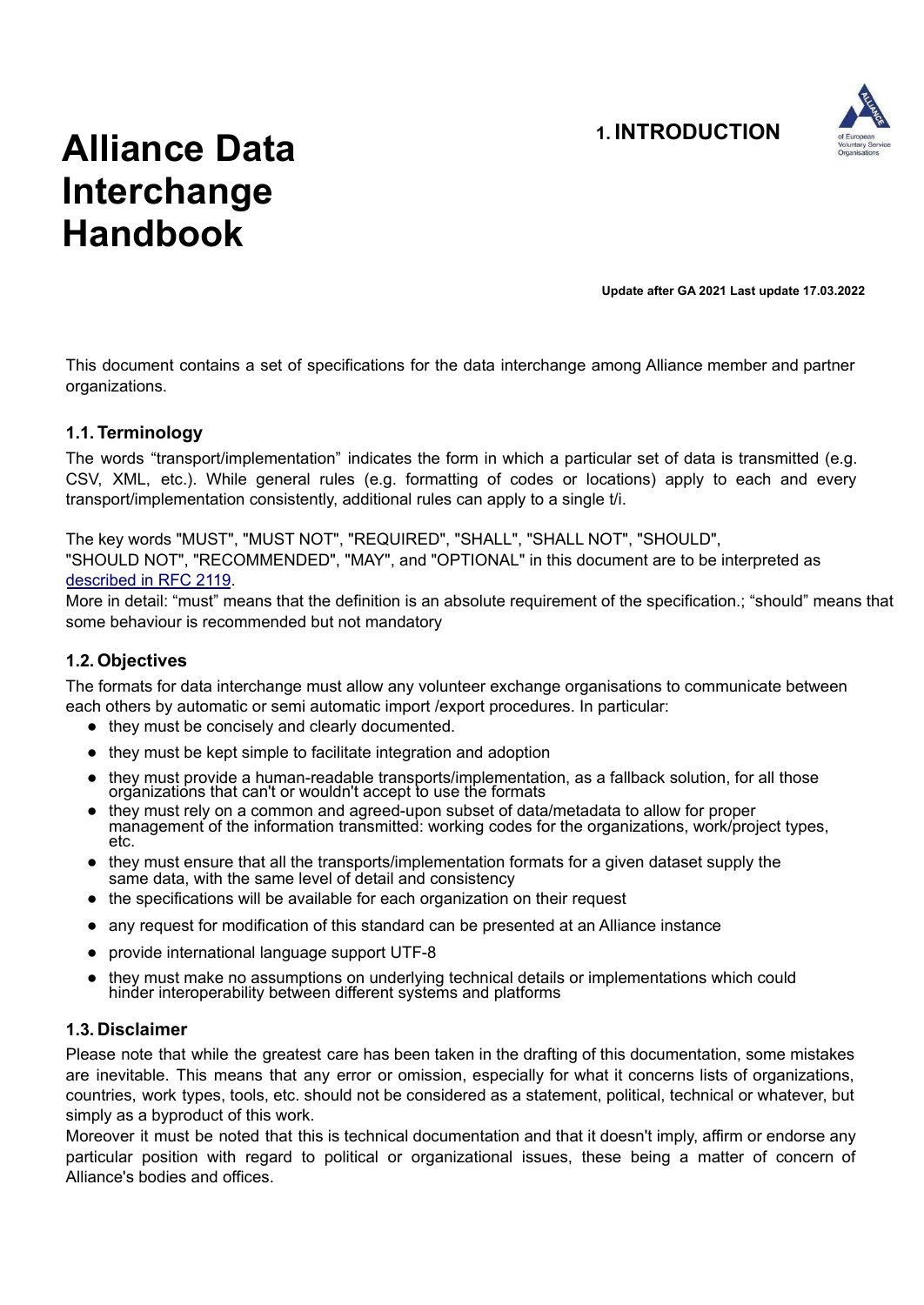

#### **1.4. Annexes**

The following annexes are to be considered an integral part of this document. They're omitted here for the sake of clarity and brevity, but can be downloaded at:

- **1.4.1 Annex A List of organization codes**
- **1.4.2 Annex B Project types**
- **1.4.3 Annex C Workcamp types**
- **1.4.4 Annex D Occupation type**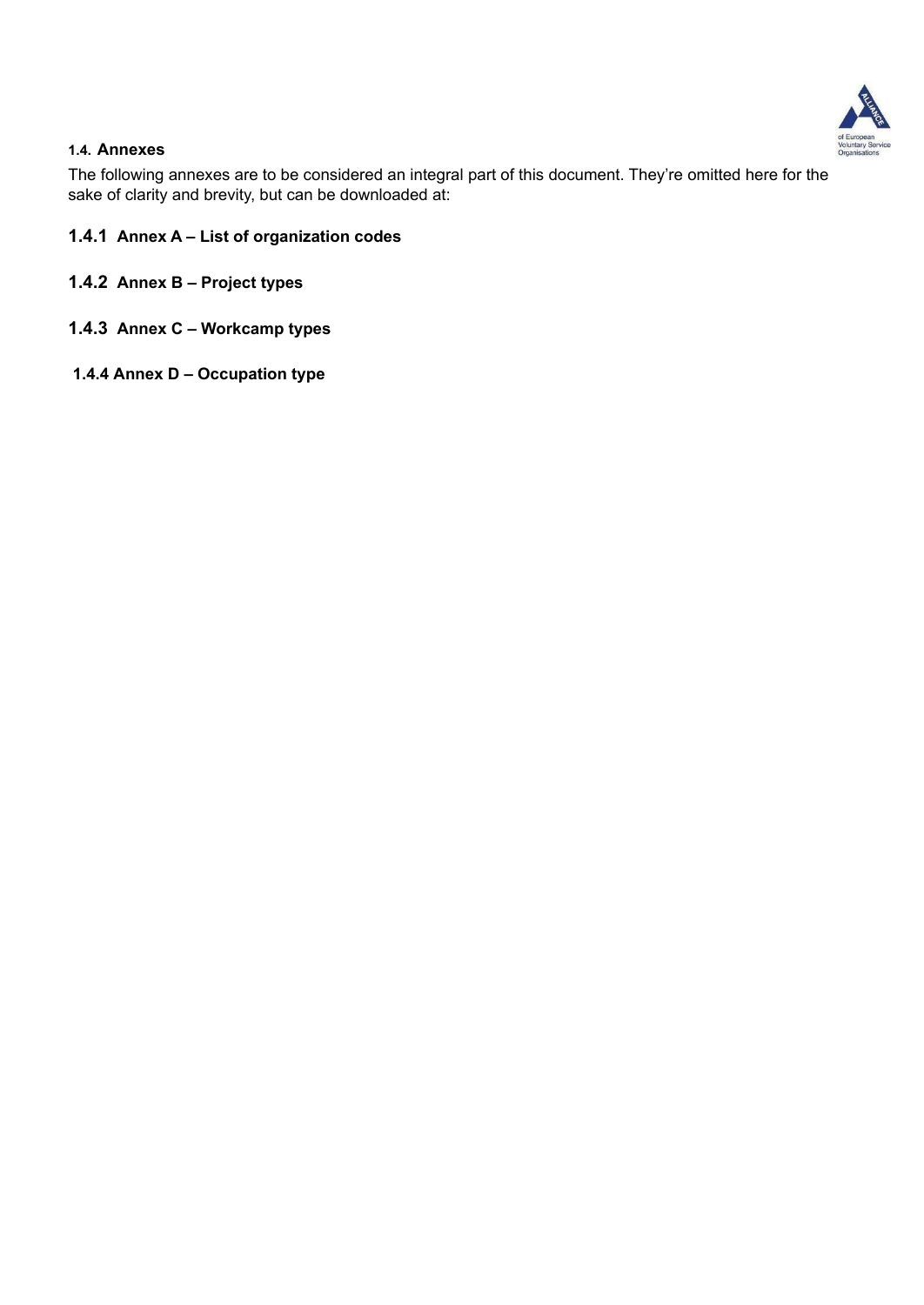### **2. GENERAL RULES**



This set of rules applies to all transports/implementations.

### **2.1. Formatting**

#### **2.1.1. Data types**

Please note that, in the context of this document, the type for the fields, used in the detail tables for VEFs, Free Place List and the Project exchange form, is defined as follows:

- A: Alphanumeric
- N: Numeric
- B: Boolean
- D: Date

#### **2.1.2 Dates**

Dates should be stored in ISO8601 "short" notation, with hyphens (e.g. January 31st, 2009 is "2009-01- 31"). Existing applications are responsible for converting dates in this format to/from their internal standard.

#### **2.1.3 Boolean values**

Boolean values express a "true" condition when containing "1"; "false" applies to 0. Other values are not supported and can be a cause for rejection.

#### **2.1.4 Numeric values**

Integer numbers should always be specified as such, with no decimal separators or grouping of digits allowed. Floating point numbers should use a dot as decimal separator

#### **2.1.5 External references**

- Countries are specified with their ISO Alpha-3 code.
- Languages should be encoded in ISO-639-2 standard
- Currencies should be identified by their ISO-4217 code
- Airports, where indicated, should be identified by their IATA code (e.g.  $FCO =$  Rome Fiumicino, LAX = Los Angeles, etc.).

#### **2.1.6 Language**

All the information contained in the import/export files should be in English

#### **2.1.7 Geographic coordinates**

Geographic coordinates must be expressed in "Decimal Degree" notation<sup>[1](#page-2-0)</sup>.

#### **2.1.8 Measurements**

All measurements, unless a specific requirement is present, should be expressed in the metric system.

#### **2.1.9 Project Codes**

This is the code which, together with the start and end dates and organisation, identifies the project. Each import procedure must verify the prior existence of this data and propose manual insertion in case duplicates are found.

#### **2.1.10 Project IDs**

<span id="page-2-0"></span>A project ID is an identifier that *uniquely* identifies the project. It is an MD5 hash of several information: organization code, project code, start date, end date. The source of the hash is a colon-separated string, containing all the items, each with all leading and trailing spaces removed.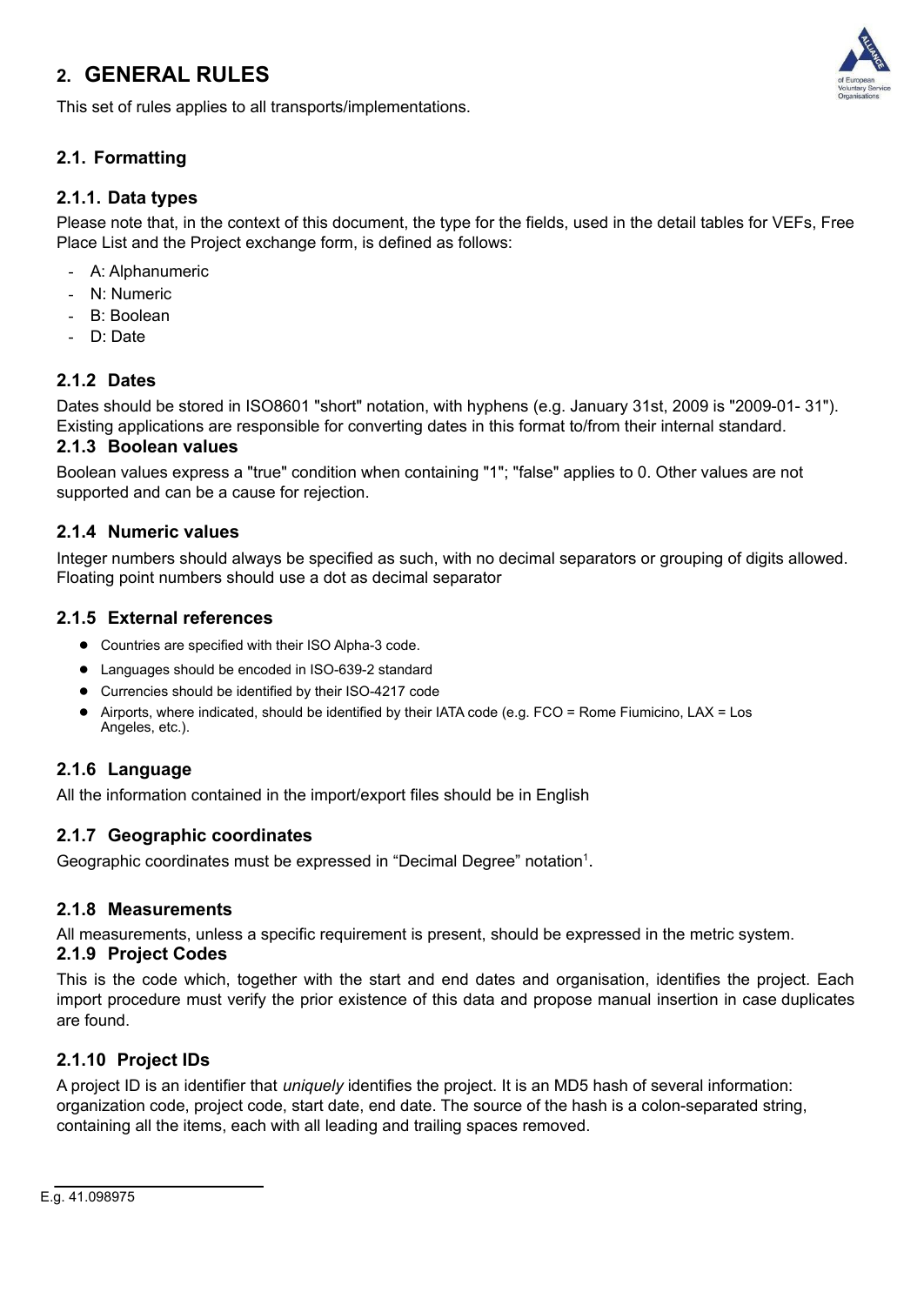#### Example:



Given the project ABC-MTV 01 (12/02/2011 to 10/08/2011) organized by a member whose code is "AXZ", we first build the hash "source" string: AXZ:ABC MTV-01:2011-02-12:2011-08-01

Then we can compute the MD5 hash of this string (implementations for computing MD5 hashes are available in a multitude of languages) which is:

#### 6a34b3c53f7737f9a429d5bc1ccca2b1

The hash must be created when the project is first inserted in the host organisation project database and *never* changes, even if one of the identifying components (code, dates, etc.) is subsequently modified (e.g. if the project changes dates)

#### **2.1.11 Item Lists**

When the need arises to specify more than one element of the same type (e.g. work type, language, etc.), the way this kind of information is encoded must be described by the specific transport/implementation. As a general rule, different items in a list should be presented in order of relevance.

#### **2.2. Verification and validation**

#### **2.2.1 General**

Interchange files, in any transport/implementation must be validated by the receiving party (generally a user application or module) before import.

#### **2.2.2 Encoding**

All transport/implementations must use the UTF-8 character set and properly encode non-Latin characters

#### **2.2.3 Empty elements**

In order to facilitate import/export, empty values (i.e. values containing no data, actually an empty string) are generically allowed. Specific formats and/or transport/implementations may specify exceptions to this rule. The proper handling of these values is up to the receiving party.

#### **2.2.4 Example data**

Please refer to the corresponding sections and attached files for examples of the specific transport/implementations.

#### **2.3 Notes on specific transport/implementation**

#### **2.3.1 XML**

The XML structure is flat, with all the fields, identified by their Name/ID, organized under a root element. No attributes are ordinarily used. Text elements must not contain formatting characters in any form: CR/LF, TAB, etc. are banned and must be filtered out or replaced before export. Text elements must not contain HTML code. Entities, when specified, must be inserted according to the XML specification (i.e. no HTML entities can be used if they have not been defined in the file itself). Item lists must be specified as more elements with the same tag, in order of relevance.

#### **2.3.2 CSV**

The order of the fields is the same as in the tables. Text elements must not contain formatting characters in any form: CR/LF, TAB, etc. are banned and must be filtered out or replaced before export. All elements use a comma as field separator and double quotes as field delimiters. Quotes inside text elements must be escaped and replaced with a pair of double quotes (e.g. "John "Fat" Doe" becomes "John ""Fat"" Doe"). Items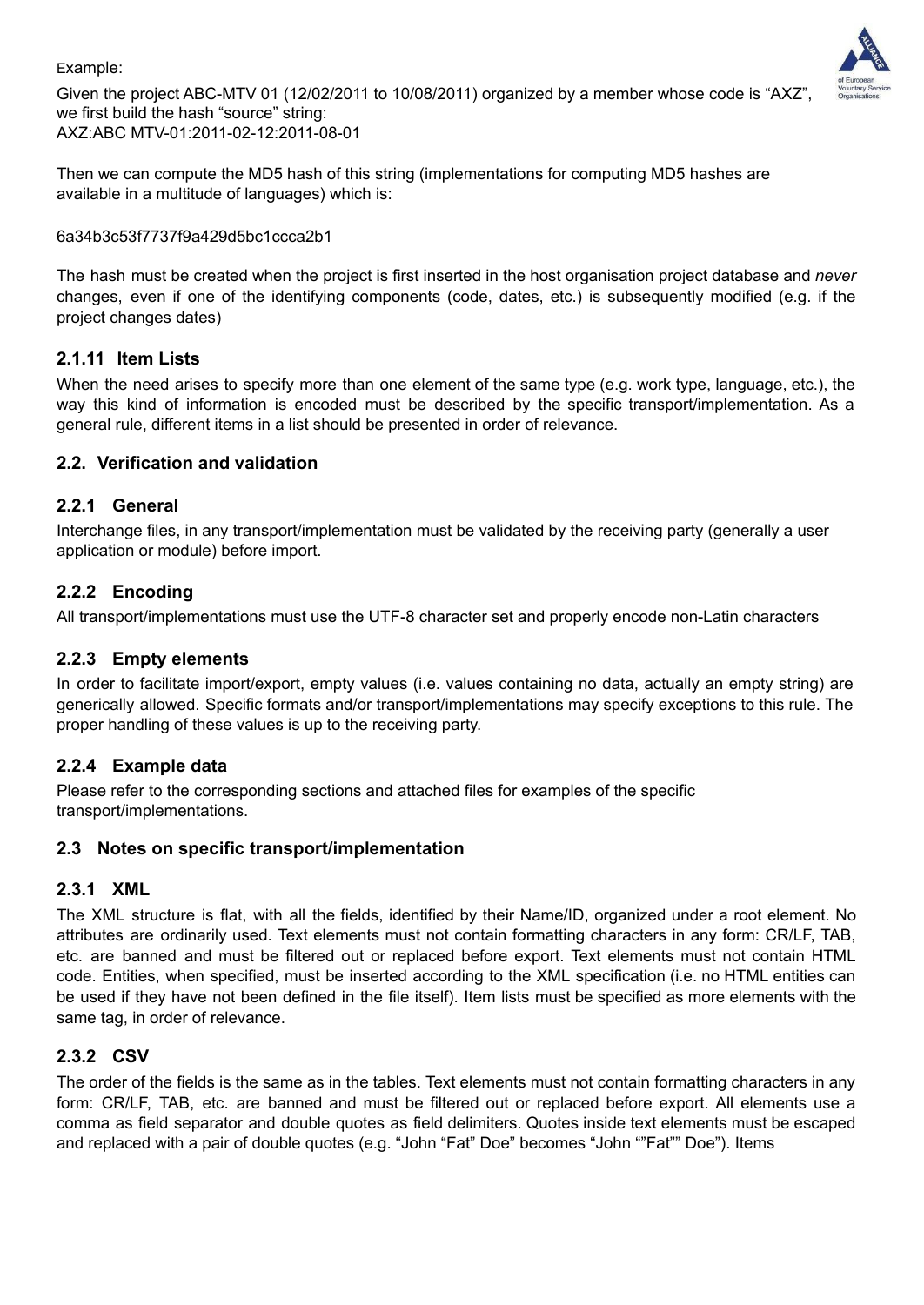marked as optional must be present in the export file to avoid ambiguities, but can be empty. The proper interpretation of empty optional elements is up to the receiving party.



### **2.3.3 HTML/Microformat/XHTML**

This is a standard HTML/XHTML file, where the Name/IDs listed above are specified as class names for those HTML elements that contain the data:

<div class="code">ABC-123</div> <div class="location">Utopia Planitia, Mars</div>

XHTML compliance is of course mandatory.

### **2.3.4 TXT**

This format should follow the convention:

<FieldId>:<Space><Field value><end of line>

Like in: Code: ABC-123

#### **2.4 FILES NAMES**

- **● PEF**
	- **o if one project data**
		- ▪▪ **PEF\_projectcode\_yyyymmdd**
	- **o several projects**
		- ▪▪ **PEF\_organizationcode\_yyyymmdd**
- **● FPL**
	- **o FPL organizationcode\_yyyymmdd**
- **● VEF**

#### **o VEF\_organizationcode\_volunteername**

the names and codes must be cleaned from space trim() in the field name organization

code as it is in transmitted data organisation\_codenode

<organization\_code></organization\_code>

projectcode as it is in transmitted data code node <code></code>

yyymmdd as in date\_filed node <date\_filed></date\_filed>

extension according the transmitted format XML,CSV,XLS,TXT,DOC etc...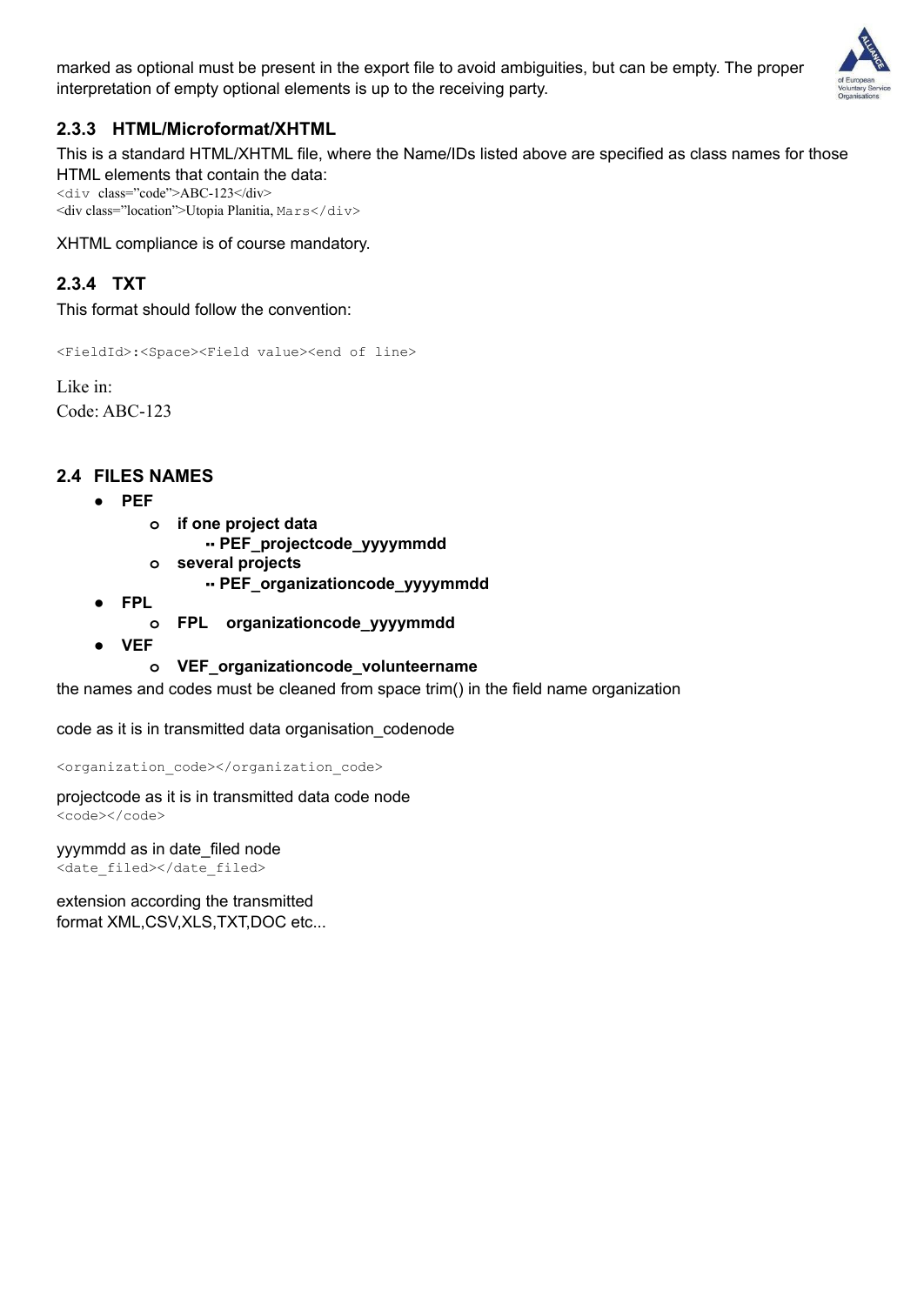## **3. Volunteer Exchange Form (VEF)**



#### **3.1. Definition**

The dataset of VEFs is made up of the information in the following table. For the limits and additional details that concern the encoding of this information in a given transport/implementation, please see the following section. Each interchange file contains a single VEF.

| Name/ID                | <b>Description</b>                                                                                                                                        | Ty<br>pe           | <b>Requir</b><br>ed |
|------------------------|-----------------------------------------------------------------------------------------------------------------------------------------------------------|--------------------|---------------------|
| sender                 | This field contains the code of the organization the VEF originates from. The code must<br>correspond to one of the organization codes defined in Annex A | A                  |                     |
| version                | The format version for this file                                                                                                                          | Α                  |                     |
| application            | The code or name of the placement system that generated the file                                                                                          | A                  | ∗                   |
| lastname               | Last name (surname) of the volunteer                                                                                                                      | Α                  |                     |
| firstname              | First name of the volunteer. For all purposes this should include any middle name,<br>if present                                                          | A                  | $\ast$              |
| birthdate              | The date the volunteer was born                                                                                                                           | D                  |                     |
| birthplace             | Birthplace of the volunteer                                                                                                                               | Α                  |                     |
| address1               | First line of permanent address                                                                                                                           | A                  | ∗                   |
| address2               | Second line of permanent address                                                                                                                          | Α                  |                     |
| zip                    | Zip code for permanent address                                                                                                                            | A                  | ∗                   |
| city                   | City for permanent address                                                                                                                                | Α                  |                     |
| prov rgn state         | Province/Region/State                                                                                                                                     | A                  |                     |
| country                | Country for permanent address                                                                                                                             | Α                  |                     |
| email                  | e-mail address                                                                                                                                            | A                  | ∗                   |
| telephone              | Permanent telephone number                                                                                                                                | Α                  |                     |
| telephone2             | Additional phone number                                                                                                                                   | A                  |                     |
| telephone3             | Additional phone number                                                                                                                                   | Α                  |                     |
| cellphone              | Mobile phone number                                                                                                                                       | A                  |                     |
| languagel              | First language indicated on the VEF                                                                                                                       | Α                  |                     |
| language2              | Second language indicated on the VEF                                                                                                                      | A                  |                     |
| language3              | Third language indicated on the VEF                                                                                                                       | Α                  |                     |
| langlevel1             | Status/knowledge of the first language (1 to 4, $1 =$ almost none, $4 =$ very skilled)                                                                    | N                  | ∗                   |
| langlevel <sub>2</sub> | Status/knowledge of the second language (1 to 4, $1 =$ almost none, $4 =$ very skilled)                                                                   | Ν                  |                     |
| langlevel <sub>3</sub> | Status/knowledge of the third language (1 to 4, $1 =$ almost none, $4 =$ very skilled)                                                                    | N                  |                     |
| date filed             | The date on which the VEF was first filed by the sending organization                                                                                     | D                  |                     |
| gender                 | Gender identification of the volunteer (male/female/other)                                                                                                | A                  | $\ast$              |
| emergency contact      | Emergency contact. Should include at least name and telephone number                                                                                      | Α                  |                     |
| passport               | Passport info (number, Issued on (date), Issued by , Valid until (date))                                                                                  | $\overline{\rm A}$ |                     |
| occupation             | Occupation of the volunteer (see Annex D                                                                                                                  | Α                  |                     |
| tmp address1           | Temporary address                                                                                                                                         | $\overline{\rm A}$ |                     |
| tmp address2           | First line of temporary address                                                                                                                           | Α                  |                     |
| tmp zip                | Second line of temporary address                                                                                                                          | $\overline{\rm A}$ |                     |
| tmp city               | Zip code for temporary address                                                                                                                            | Α                  |                     |
| tmp country            | City for temporary address                                                                                                                                | $\overline{\rm A}$ |                     |
| tmp until              | Date until which the temporary address info should be considered valid                                                                                    | D                  |                     |
| disability             | Volunteer has a certain degree of disability                                                                                                              | В                  |                     |
| special needs          | Special needs of the volunteer (health conditions, allergies, etc.)                                                                                       | A                  |                     |
| experience             | Past experience                                                                                                                                           | $\overline{\rm A}$ | ×                   |
| motivation             | Motivation                                                                                                                                                | Α                  |                     |
| remarks                | Remarks from volunteer                                                                                                                                    | A                  |                     |
| nationality            | Nationality                                                                                                                                               | Α                  |                     |
| choice1                | Choice #1 with project code The code must correspond to one of the project codes<br>inserted in host project database                                     | A                  | $\ast$              |
| choice2                | Choice #2 with project code The code must correspond to one of the project codes inserted<br>in project database                                          | A                  |                     |
| choice3                | Choice #3 with project code The code must correspond to one of the project codes inserted in project database                                             | A                  |                     |
| choice4                | Choice #4 with project code The code must correspond to one of the project codes<br>inserted in project database                                          | A                  |                     |
| choice <sub>5</sub>    | Choice #5 with project code The code must correspond to one of the project codes inserted<br>in project database                                          | A                  |                     |
| choice6                | Choice #6 with project code The code must correspond to one of the project codes inserted<br>in project database                                          | A                  |                     |
| choice7                | Choice #7 with project code The code must correspond to one of the project codes<br>inserted in project database                                          | A                  |                     |
| choice8                | Choice #8 with project code                                                                                                                               | A                  |                     |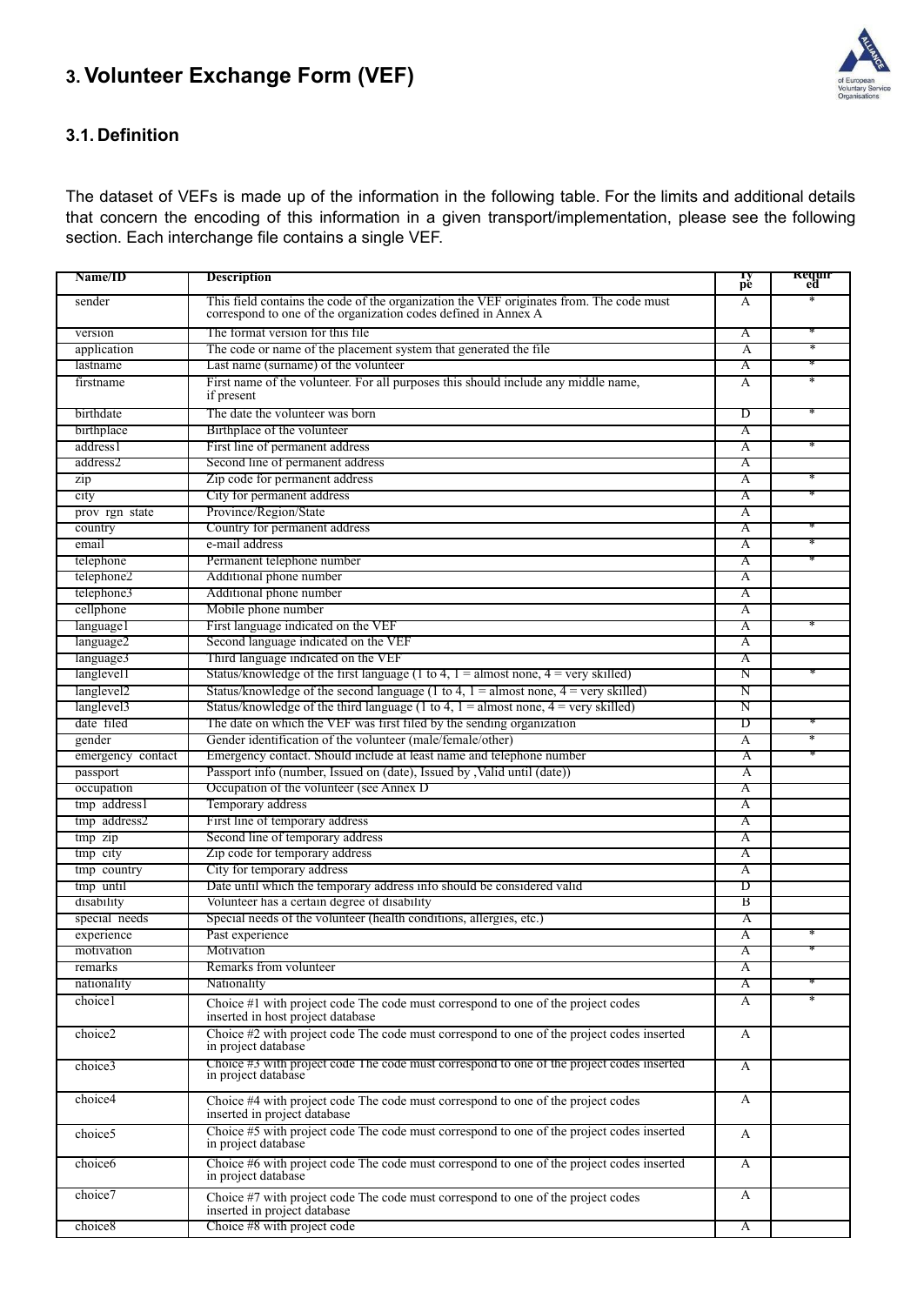

| choice9                    | Choice #9 with project code                                                                                                                   | A |  |
|----------------------------|-----------------------------------------------------------------------------------------------------------------------------------------------|---|--|
| choice10                   | Choice #10 with project code                                                                                                                  | A |  |
| place any pr               | Place volunteer on any project if none of the preferences indicated can be met                                                                | в |  |
| place any pri wor          | The code of the work type preferred by the volunteer if none of the preferences indicated<br>can be satisfied Must respect work specification | A |  |
| place any prj from         | The date from which the volunteer is available for other projects, if none of the preferences<br>indicated can be satisfied                   | D |  |
| place any pri to           | The date until which the volunteer is available for other projects, if none of the preferences<br>indicated can be satisfied                  | D |  |
| place any pri cou<br>n try | Country preferred by the volunteer if none of the preferences indicated can be met                                                            | A |  |
| together with              | Volunteer wants to participate together with the volunteer indicated                                                                          | A |  |
| reg sent by                | Name of outgoing officer                                                                                                                      | A |  |
| req sender email           | Email of outgoing officer                                                                                                                     | A |  |

#### **3.2. Notes**

**XML**: the root element is named *vef*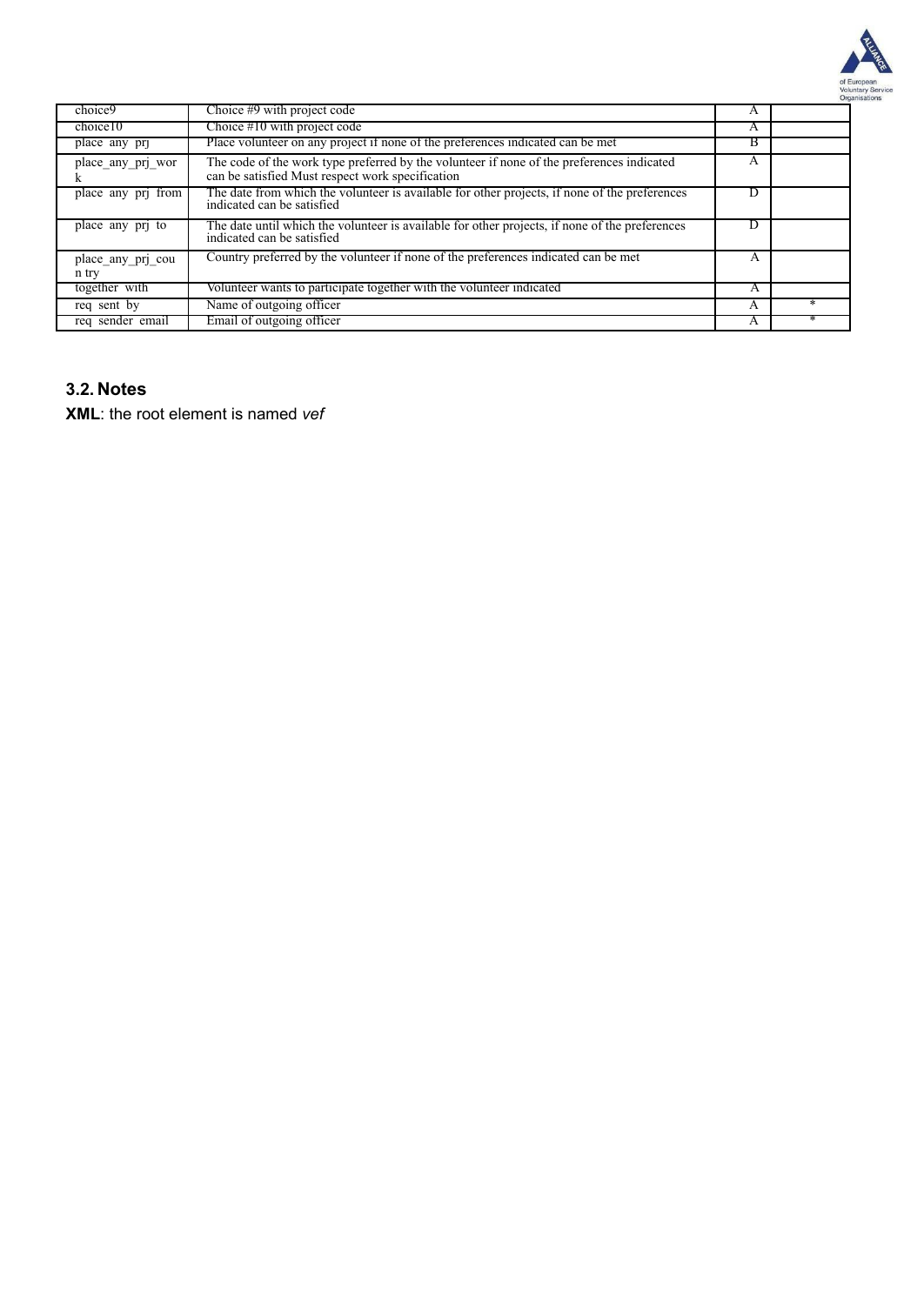### **4. Free Places List (FPL)**



#### **4.1. Definition**

The dataset of Free Places List is made up of the information in the following table. For the limits and additional details that concern the encoding of this information in a given transport/implementation, please see the following section. A Free Place List contains several entries, one for each project it references. The manner in which the single entries are separated and presented, together with global information on the whole Free Place List depends on the given transport/implementation.

| Name/ID           | <b>Description</b>                                                                                                                                                                                                                                                                                                                                                                                                     | Тy<br>рè                | Requir<br>ed |
|-------------------|------------------------------------------------------------------------------------------------------------------------------------------------------------------------------------------------------------------------------------------------------------------------------------------------------------------------------------------------------------------------------------------------------------------------|-------------------------|--------------|
| network           | This field contains the code of the network the database file references (always "AL" or<br>"ALLIANCE"                                                                                                                                                                                                                                                                                                                 | $\mathbf{A}$            | $\ast$       |
| application       | Management software name (e-vet, OPS, E-placement)                                                                                                                                                                                                                                                                                                                                                                     | $\overline{\mathbf{A}}$ |              |
| date_filed        | The date on which the database file is generated and at which the informations contained<br>within are to be considered valid                                                                                                                                                                                                                                                                                          | D                       | $\ast$       |
| version           | The format version for this file.1.0 in this release                                                                                                                                                                                                                                                                                                                                                                   | $\mathbf{A}$            |              |
| fpl sent by       | The name of officer for contact                                                                                                                                                                                                                                                                                                                                                                                        | A                       |              |
| fpl sender email  | The email of officer for contact                                                                                                                                                                                                                                                                                                                                                                                       | A                       |              |
| organization      | The name for the organization that manages the<br>project, see Annex A - List of organisation codes                                                                                                                                                                                                                                                                                                                    | $\mathbf{A}$            | $\ast$       |
| organization code | The code for the organization that manages the<br>project, see Annex A - List of organisation codes                                                                                                                                                                                                                                                                                                                    | $\mathbf{A}$            | $\ast$       |
| project id        | The id which uniquely identifies the camp in the host organisation project database,<br>represented as an MD5 hash of the identifying original data (organisation, code,<br>location). The hash must be created when the project is first inserted in the host<br>organisation project database and never changes, even if one of the identifying<br>components (code, dates, etc.) is modified (see paragraph 2.1.10) | A                       | $\ast$       |
| code              | The code which uniquely identifies the camp in the host organisation projectdatabase                                                                                                                                                                                                                                                                                                                                   | $\overline{\mathbf{A}}$ |              |
| start date        | The starting date of the project                                                                                                                                                                                                                                                                                                                                                                                       | $\overline{\mathbf{D}}$ | ∗<br>$*$     |
| end date          | The ending date of the project                                                                                                                                                                                                                                                                                                                                                                                         | D                       |              |
| numvol            | The total number of volunteers for this project (the sum of free, taken and reserved<br>places)                                                                                                                                                                                                                                                                                                                        | $\overline{N}$          |              |
| free m            | The number of free places for male volunteers                                                                                                                                                                                                                                                                                                                                                                          | $\overline{N}$          |              |
| free f            | The number of free places for female volunteers                                                                                                                                                                                                                                                                                                                                                                        | $\overline{\rm N}$      |              |
| free teen         | The number of free places for teenagers                                                                                                                                                                                                                                                                                                                                                                                | $\overline{N}$          |              |
| reserved          | Total number of place reserved until 1 of June                                                                                                                                                                                                                                                                                                                                                                         | $\overline{\rm N}$      |              |
| no more from      | A list of countries from which volunteers are no longer accepted on this<br>project                                                                                                                                                                                                                                                                                                                                    | A                       |              |
| remarks           | General remarks                                                                                                                                                                                                                                                                                                                                                                                                        | A                       |              |
| last update       | The date on which the project is updated in original database                                                                                                                                                                                                                                                                                                                                                          | $\overline{D}$          |              |

#### **4.2.Notes**

**XML:** the root element is named *freeplaceslist*. Single projects are enclosed in a *project* element and grouped under a *projects* element that in turn is a direct descendant of the root *Freeplacelist* element. The hierarchy must be structured as follows:

```
<?xml version="1.0" encoding="utf-8"?>
<freeplaceslist>
      <network>Alliance</network>
      <application>Evet</application>
      <date filed>2011-01-22 at 01:19 PM</date filed>
      <version>2011/1</version>
      <organization>WF Iceland</organization>
      <organization_code>WF</organization_code>
      <fpl_sent_by>WF</fpl_send_by>
      <fpl_sender_email>workcamps@wf.is</fpl_sender_email>
      <projects>
             <project>
                   <project_id>53234cb9a1b89499f1d988de767ee65f</project_id>
```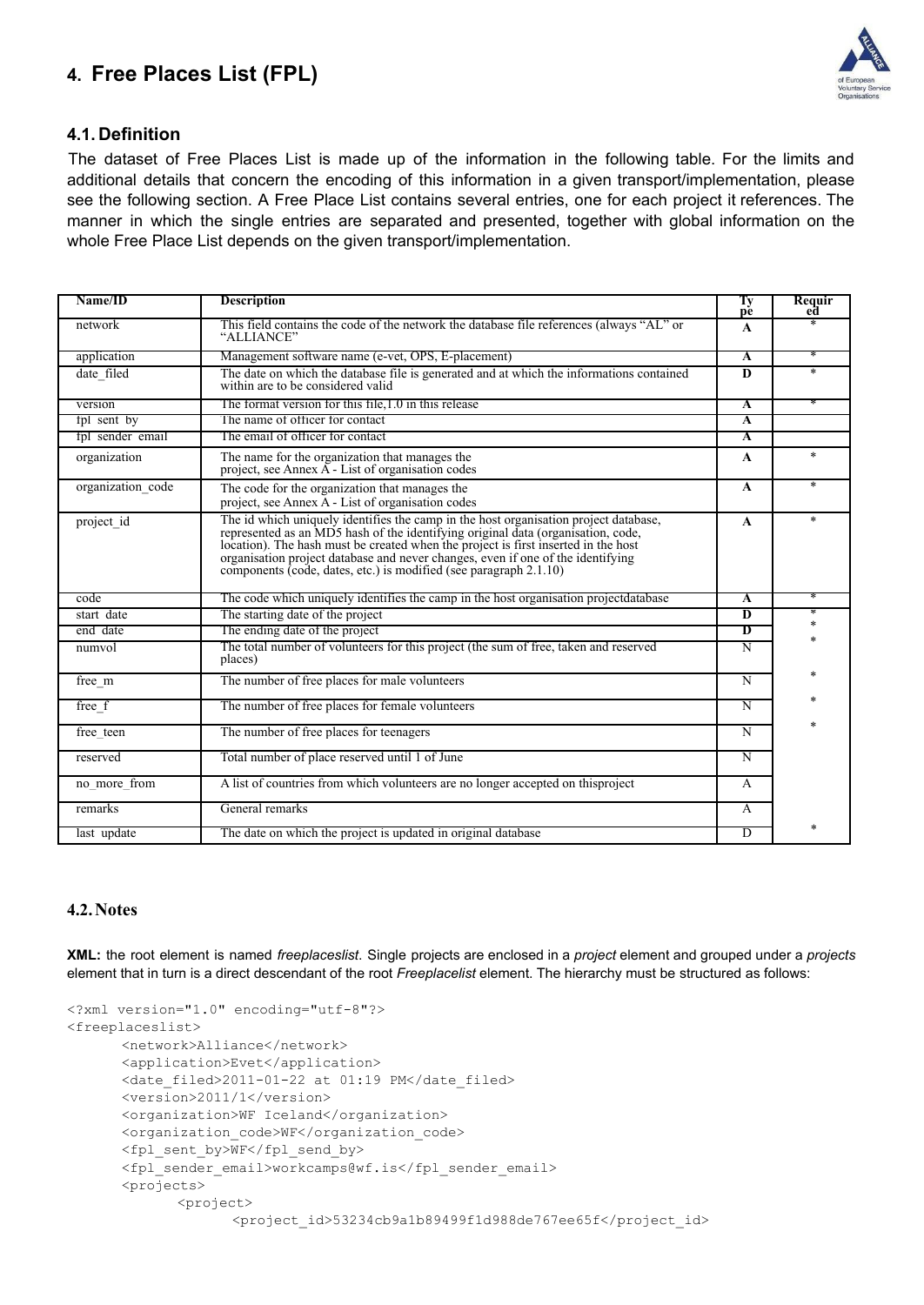

```
<code>WF04</code>
                      <start_date>2011-01-11</start_date>
                      <end date>2011-01-23</end date>
                      <numvol/>
                      <free_m/>
                      <free_f/>
                      <free_teen/>
                      <reserved>2</reserved>
                      <no_more_from/>
                      <notes>Cancelled 2010-11-26</notes>
                      <last_update>2010-11-26</last_update>
              <project>
              </project>
                      <project_id>15234cb9a1b76499f1d988de767ee45f</project_id>
                      <code>WF05</code>
                      <start_date>2011-01-11</start_date>
                      <end date>2011-01-23</end date>
                      <numvol>15</numvol>
                      <free_m>2</free_m>
                      \langlefree\bar{f}>7\langle/free\bar{f}>
                      <free<sup>-</sup>teen>0</free teen>
                      <sub>no_m</sub> <sub>o_m</sub> <sub>o_m</sub></sub></sub></sub>
                      \langle \text{noFes} \rangle<last_update>2010-11-26</last_update>
              </project>
       </projects>
</freeplaceslist>
```
**CSV**: The fields *sender*, *date\_filed* and *version*, must be repeated for each entry.

**HTML/Microformat/XHTML**: The XML structure is mostly flat, organized under a root element named *freeplaceslist*. Single projects are enclosed in a *project* element and grouped under a *projects* element that in turn is a direct descendant of the root *freeplaceslist* element

This is a standard HTML/XHTML file, where the Name/IDs listed above are specified as class names for those HTML elements that contain the data:

```
<div class="project">
       <div class="code">ABC-123</div>
       <div class="remarks">Really cold place, come prepared</div>
</div>
```
The file should be parsed looking for all the elements whose class name is project, and starting from each of those, the child elements should be inspected.

**TXT**: A small header section at the beginning of the file should contain the fields *sender*, *date\_filed* and *version.* A blank line separates the header from the first entry and the single entries.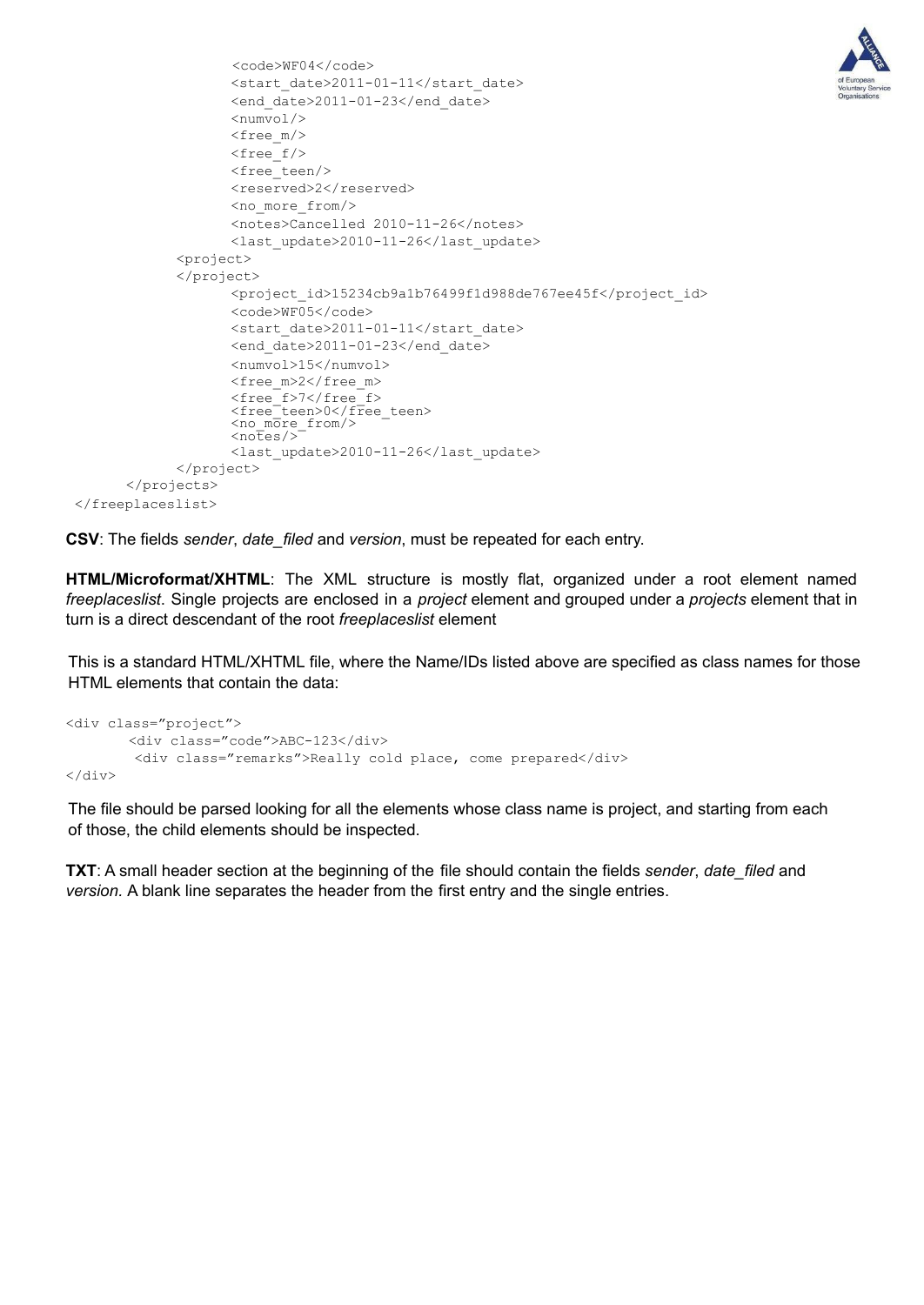

### **5. Project Exchange Form (PEF)**

#### **5.1. Definition**

The dataset of the PEF is made up of the information in the following table. For the limits and additional details that concern the encoding of this information in a given transport/implementation, please see the following section.

A PEF file contains several entries, one for each project it references. The manner in which the single entries are separated and presented, together with global information on the whole (PEF) fil depends on the given transport/implementation.

A PEF interchange file can contain projects for. The Application (sender/originator) of the file is identified by the *application* field.

| Name/ID                    | <b>Description</b>                                                                                                                                                                                                                                                                                                                                                                                                                                       | <b>Type</b>        | Required          |
|----------------------------|----------------------------------------------------------------------------------------------------------------------------------------------------------------------------------------------------------------------------------------------------------------------------------------------------------------------------------------------------------------------------------------------------------------------------------------------------------|--------------------|-------------------|
| network                    | This field contains the code of the network the database file references (always<br>"AL" or "ALLIANCE"                                                                                                                                                                                                                                                                                                                                                   |                    |                   |
| application                | Management software name (e-vet, OPS, Plato, E-placement)                                                                                                                                                                                                                                                                                                                                                                                                |                    | ∗                 |
| date filed                 | The date on which the database file is generated and at which the informations<br>contained within are to be considered valid                                                                                                                                                                                                                                                                                                                            | $\overline{D}$     | $\overline{\ast}$ |
| version                    | The format version for this file, 1.0 in this release                                                                                                                                                                                                                                                                                                                                                                                                    | $\overline{\rm A}$ |                   |
| pet sent by                | The name of officer for contact                                                                                                                                                                                                                                                                                                                                                                                                                          | $\overline{A}$     |                   |
| pef sender email           | The email of officer for contact                                                                                                                                                                                                                                                                                                                                                                                                                         | Α                  |                   |
| organization               | The name for the organization that manages the project, see Annex A -<br>Organisations                                                                                                                                                                                                                                                                                                                                                                   | A                  | $\ast$            |
| organization code          | The code for the organization that manages the project, see Annex A<br>- Organisations                                                                                                                                                                                                                                                                                                                                                                   | A                  | $\ast$            |
| ho description             | Description of national partner, what are they doing - short description in 2-3<br>sentences from the Yellow pages                                                                                                                                                                                                                                                                                                                                       | A                  |                   |
| project summary            | This description will be used by the sending partners on their social media<br>channels, for the promotion on your workcamp. The summary should include<br>the reason for organizing the workcamp, the information of the local host<br>organization, the work the volunteers will carry out, and the geographical<br>location of the project. The summary should not be more than 2-3 short<br>sentences and use appropriate language for social media. | A                  |                   |
| project id                 | The id which uniquely identifies the camp in the host organization project<br>database, represented as an MD5 hash of the identifying original data<br>(organization, code, location). The hash must be created when the project is<br>first inserted in the host organization project database and never changes, even<br>if one of the identifying components (code, dates, etc.) is modified (see<br>paragraph $2.1.10$ )                             |                    | ×                 |
| code                       | The code which uniquely identifies the camp in the host organization project<br>database                                                                                                                                                                                                                                                                                                                                                                 | A                  | $\ast$            |
| project type               | The type of the project/workcamp, see Annex $B -$ Project Types                                                                                                                                                                                                                                                                                                                                                                                          |                    | $\ast$            |
| work                       | The work type of the project/workcamp several work type have to be comma-<br>separated, see Annex $C - Work types$                                                                                                                                                                                                                                                                                                                                       |                    | $\ast$            |
| start date                 | The starting date of the project                                                                                                                                                                                                                                                                                                                                                                                                                         | $\overline{D}$     |                   |
| end date                   | The ending date of the project                                                                                                                                                                                                                                                                                                                                                                                                                           | D                  |                   |
| name                       | The name/title for the project                                                                                                                                                                                                                                                                                                                                                                                                                           | A                  |                   |
| location                   | The place where the project/workcamp will take place                                                                                                                                                                                                                                                                                                                                                                                                     | Α                  |                   |
| country                    | The country where the project/workcamp will take place                                                                                                                                                                                                                                                                                                                                                                                                   | $\overline{A}$     |                   |
| region                     | The region of a country where the project/workcamp will take place                                                                                                                                                                                                                                                                                                                                                                                       | Α                  |                   |
| languages                  | Common language requested for the project                                                                                                                                                                                                                                                                                                                                                                                                                | A                  | $\ast$            |
| participation fee          | The Participation fee element specifies the amount of the (possible)<br>participation fee. If present, also participation fee currency is mandatory.                                                                                                                                                                                                                                                                                                     | Ñ                  |                   |
| participation fee currency | The Participation fee element specifies the currency of the (possible)<br>participation fee. If this field is present, also participation fee is mandatory.                                                                                                                                                                                                                                                                                              | A                  |                   |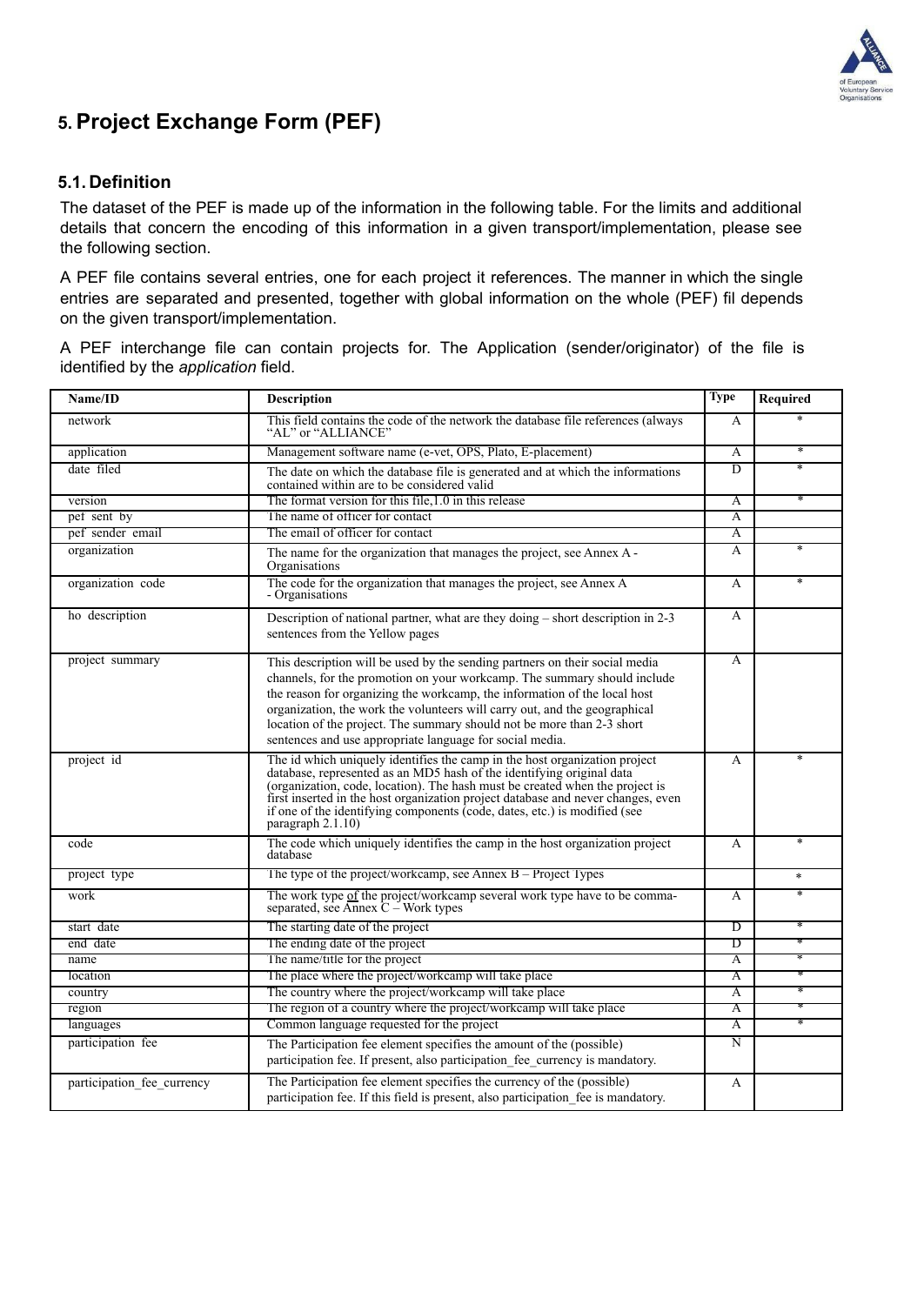

| min age                     | This element defines the minimum age required for participation in the<br>camp/project. When omitted, the standard Alliance rules apply. The value<br>should be specified if the partner's rules concerning age (or the rules<br>applicable to this specific project) don't follow the usual Alliance<br>practices.<br>Default value "1" | N                       |        |
|-----------------------------|------------------------------------------------------------------------------------------------------------------------------------------------------------------------------------------------------------------------------------------------------------------------------------------------------------------------------------------|-------------------------|--------|
| max age                     | This element defines the maximum age allowed for participation in the<br>camp/project. When omitted, the standard Alliance rules apply. The value<br>should be specified if the partner's rules concerning age (or the rules<br>applicable to this specific project) don't follow the usual Alliance<br>practices.                       | N                       |        |
| accessibility               | This field indicates if the project/workcamp type/work/location is<br>accessible for volunteers with less opportunities/disabilities. Additional<br>informations should be provided in the "description" field                                                                                                                           | B                       |        |
| numvol                      | Number of total (males + females) places for volunteers                                                                                                                                                                                                                                                                                  | Ν                       |        |
| vegetarian                  | Indicates if vegetarian food will be available.                                                                                                                                                                                                                                                                                          | $\overline{B}$          |        |
| family                      | Indicates if whole families, with children, are allowed.                                                                                                                                                                                                                                                                                 | $\overline{B}$          |        |
| descr partner               | Clear description of the local host organization and their motivation<br>to host the workcamp                                                                                                                                                                                                                                            | A                       | $\ast$ |
| descr work                  | Description of work – identification of the problem or need (why<br>are we running this workcamp), specifying the task and<br>involvement of the volunteers, description of the expected impact<br>and possible previous achievement of the same project/workcamp<br>in previous years.                                                  | A                       | $\ast$ |
| descr_accomodation_and_food | Detailed description of accommodation (e.g. tents with numbers per<br>tent or own tent, kind of building etc) and basic facilities (e.g. toilets,<br>showers) and how the food will be cooked or provided.                                                                                                                               | A                       | $\ast$ |
| descr_location_and_leisure  | Description of location by emphasizing more information related to<br>the project and less the touristic aspect of the place. Description of<br>leisure activities, including study part in connection with the local<br>partner, work and location (if any).                                                                            | A                       | $\ast$ |
| descr_requirements          | Any special requirements for participation at this camp (motivation<br>letter, special documents, level of spoken language, skills,<br>experience, etc)                                                                                                                                                                                  | A                       | $\ast$ |
| descr appointement          | A detailed description on how to get to the meeting point from the<br>nearest airport(s) and train/bus station. Description should include total<br>travel costs and time from nearest airport/bus/train station to meeting<br>point. Latest arrival time to meeting point must be indicated                                             | A                       | $\ast$ |
| airport                     | The nearest airport                                                                                                                                                                                                                                                                                                                      | A                       |        |
| train bus station           | The nearest terminal                                                                                                                                                                                                                                                                                                                     | A                       |        |
| numvol m                    | Number of places available for male volunteers                                                                                                                                                                                                                                                                                           | N                       |        |
| numvol f                    | Number of places available for female volunteers                                                                                                                                                                                                                                                                                         | $\overline{\mathrm{N}}$ |        |
| max vols per country        | Maximum number of volunteers per nationality                                                                                                                                                                                                                                                                                             | $_{\rm N}$              |        |
| max teenagers               | Maximum number of teenager volunteers                                                                                                                                                                                                                                                                                                    | $\overline{\mathrm{N}}$ |        |
| max national vols           | Maximum number of national (local) volunteers                                                                                                                                                                                                                                                                                            | Ν                       |        |
| lat project                 | Latitude of the project location                                                                                                                                                                                                                                                                                                         | N                       |        |
| Ing project                 | Longitude of the project location                                                                                                                                                                                                                                                                                                        | Ν                       |        |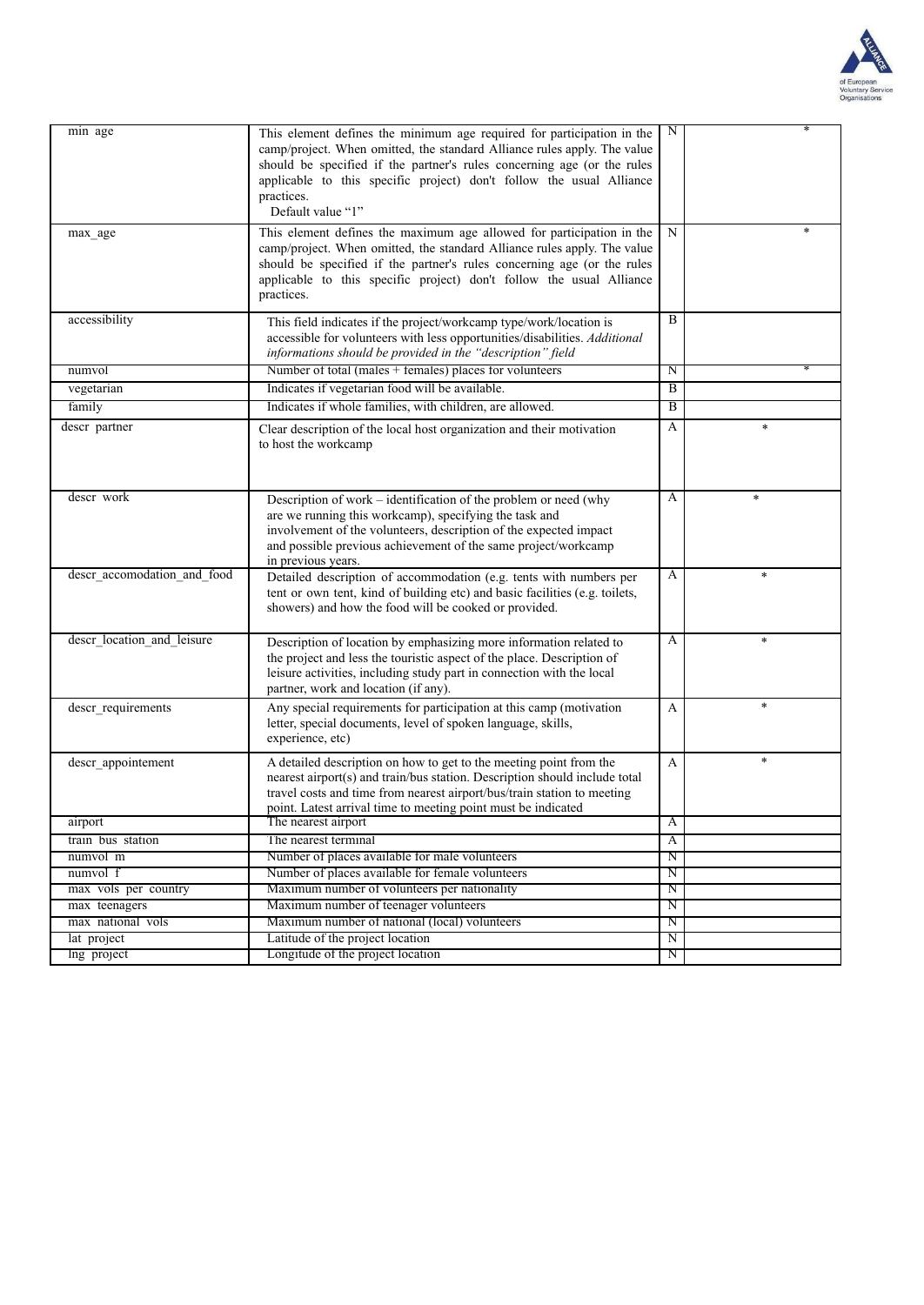

| notes            | Short remarks for the project, anything that doesn't fit in the fields listed above<br>(e.g. indicate if families, with kids, are allowed; there will not be camp leaders,<br>etc). |   |  |
|------------------|-------------------------------------------------------------------------------------------------------------------------------------------------------------------------------------|---|--|
| lat station      | Latitude of the nearest terminal                                                                                                                                                    | N |  |
| lng station      | Longitude of the nearest terminal                                                                                                                                                   | N |  |
| bi tri multi     | Some project are reserved only for partners                                                                                                                                         | В |  |
| $sdg$ pri        | Sustainable Development Goals related to the project (1-17)                                                                                                                         | N |  |
| url pri photo I  | Picture#1 related to project                                                                                                                                                        |   |  |
| url pri photo2   | Picture#3 related to project                                                                                                                                                        |   |  |
| $url$ pri photo3 | Picture#3 related to project                                                                                                                                                        |   |  |
| url pri photo4   | Picture#4 related to project                                                                                                                                                        |   |  |
| url pri photo5   | Picture 51 related to project                                                                                                                                                       |   |  |
| url pri photo6   | Picture#6 related to project                                                                                                                                                        |   |  |

#### **5.2. Notes**

**######XML**: The root element is named *projectform*. Single projects are enclosed in a *project* element and grouped under a *projects* element that in turn is a direct descendant of the root *projectform* element. Item lists must be specified as more elements with the same tag, in order of relevance. The hierarchy must be structured as follows:

```
<?xml version="1.1"?>
<projectform>
  <network>Alliance</network>
  <appli>E-vet</appli>
  <date filed>2011-01-09</date filed>
  <version>1.1</version>
  <organization>WF_Iceland</organization>
  <Organization_code>WF</Organization_code>
  <Ho_description>WF</Ho_description>
  <pef_send_by>WF Toti</pef_send_by>
  <pef_sendēr_email>workcamps@wf.is</pef_sender_email><br><projects>
                        <project
         id="53234cb9a1b89499f1d988de767ee65f"
                            >
             <code>WF COL 01</code>
             <project_type>STV</project_type>
             <work>RENO,SOCI,KIDS,MANU,ART </work>
             <start_date>2010-07-10</start_date>
             <end date>2010-07-23</end date>
             <name>TIERRA BOMBA - ISLAND IN THE CARIBBEAN OCEAN</name>
             <location>CARTAGENA DI INDIAS</location>
             <country>CO</country>
             <prov_rgn_state>North</prov_rgn_state>
             <languages>en,es</languages>
             <participation_fee>160</participation_fee>
             <participation_fee_currency>EUR</participation_fee_currency>
             <min_age>18</min_age>
             <max_age>70</max_age>
             <accessibility>0</accessibility>
             <numvol>10</numvol>
             <vegetarian/>
             <family>0</family>
             <project_summary></project_summary>
             <description>TIERRA BOMBA is a small beautiful island located in
                    the .. Work: From 9.00 pm to 12.00 in the morning the
                    work will … We will be staying in
                 ...
We will organize excursions...
             </description>
             <partner>TIERRA BOMBA is a small beautiful island located in the
              ..</partner>
             \forallwork>Work: From 9.00 pm to 12.00 in the morning the work will \frac{1}{4} \frac{1}{4} \frac{1}{2} \frac{1}{2} \frac{1}{2}<accomodation and food>We will be staying in \frac{1}{4}x2026;</accomodation and food>
             <location_and_leisure>We will organize
```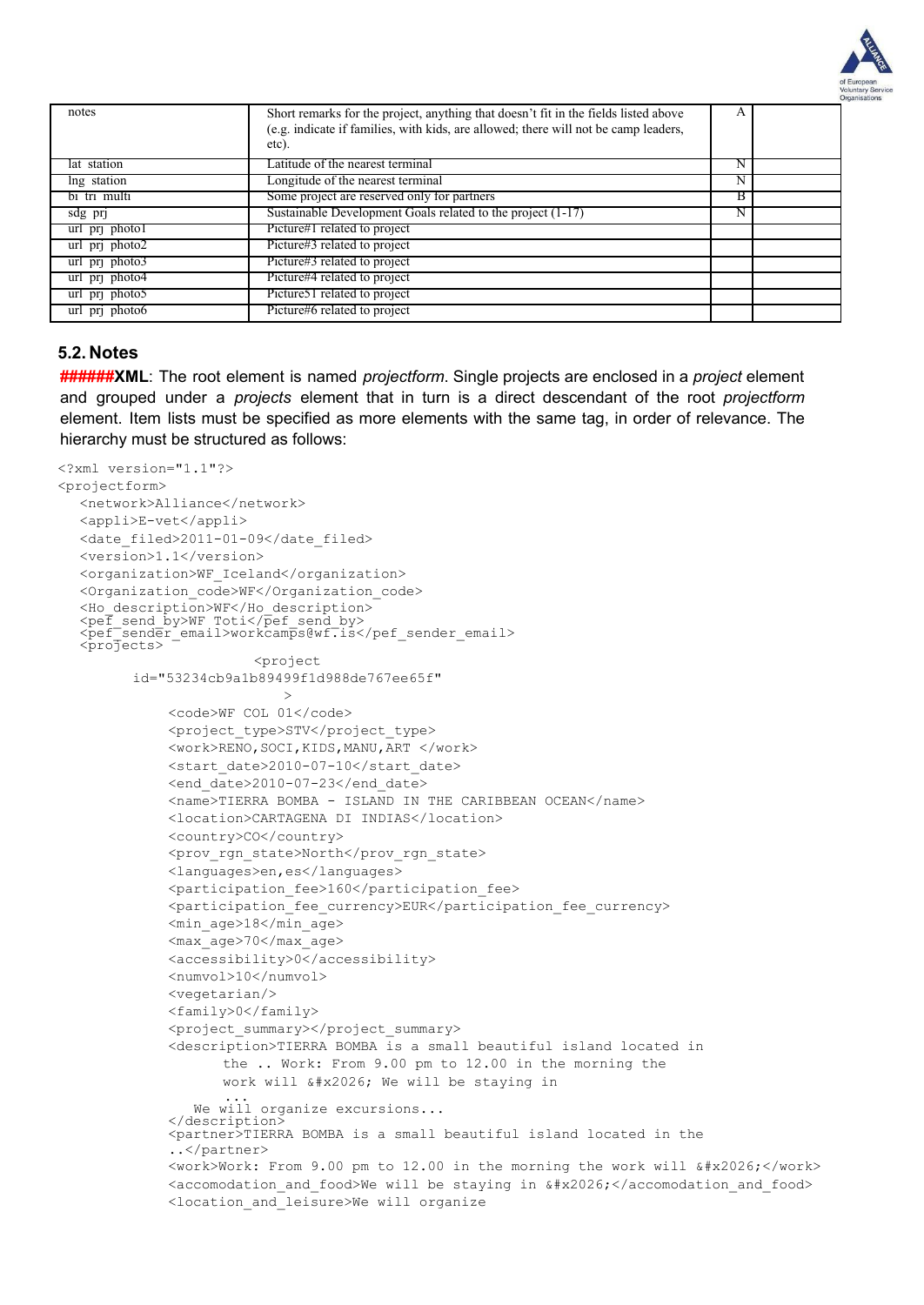

```
excursions…</location and leisure>
             <descr_requirements></descr_requirements>
             <airport>CGI</airport>
             <train_bus_station>CARTAGENA DI INDIAS</train_bus_station>
             <numvol_m>5</numvol_m>
             <numvol_f>5</numvol_f>
             <max_vols_per_country>3</max_vols_per_country>
             <max_teenagers>0</max_teenagers>
             <max_national_vols>1</max_national_vols>
             <lat_project/>
             <lng_project/>
             <notes/>
             <lat_station/>
             <lng_station/>
             <bi_tri_multi>0</bi_tri_multi>
      </project>
   </projects>
</projectform>
```
**CSV**: The fields *network*, *date\_filed, version* and *author*, must be repeated for each entry.

**HTML/Microformat/XHTML**: The hierarchy must be structured as follows:

```
<div class="project">
      <div class="organization">ABC</div>
      <div class="code">ABC-123</div>
      <div class="notes">Really cold place, come prepared</div>
\langlediv\rangle
```
The file should be parsed looking for all the elements whose class name is *project*, and starting from each of those, the child elements should be inspected.

**TXT**: A small header section at the beginning of the file should contain the fields *network*, *date\_filed, version* and *author.* A blank line separates the header from the first entry and the single entries.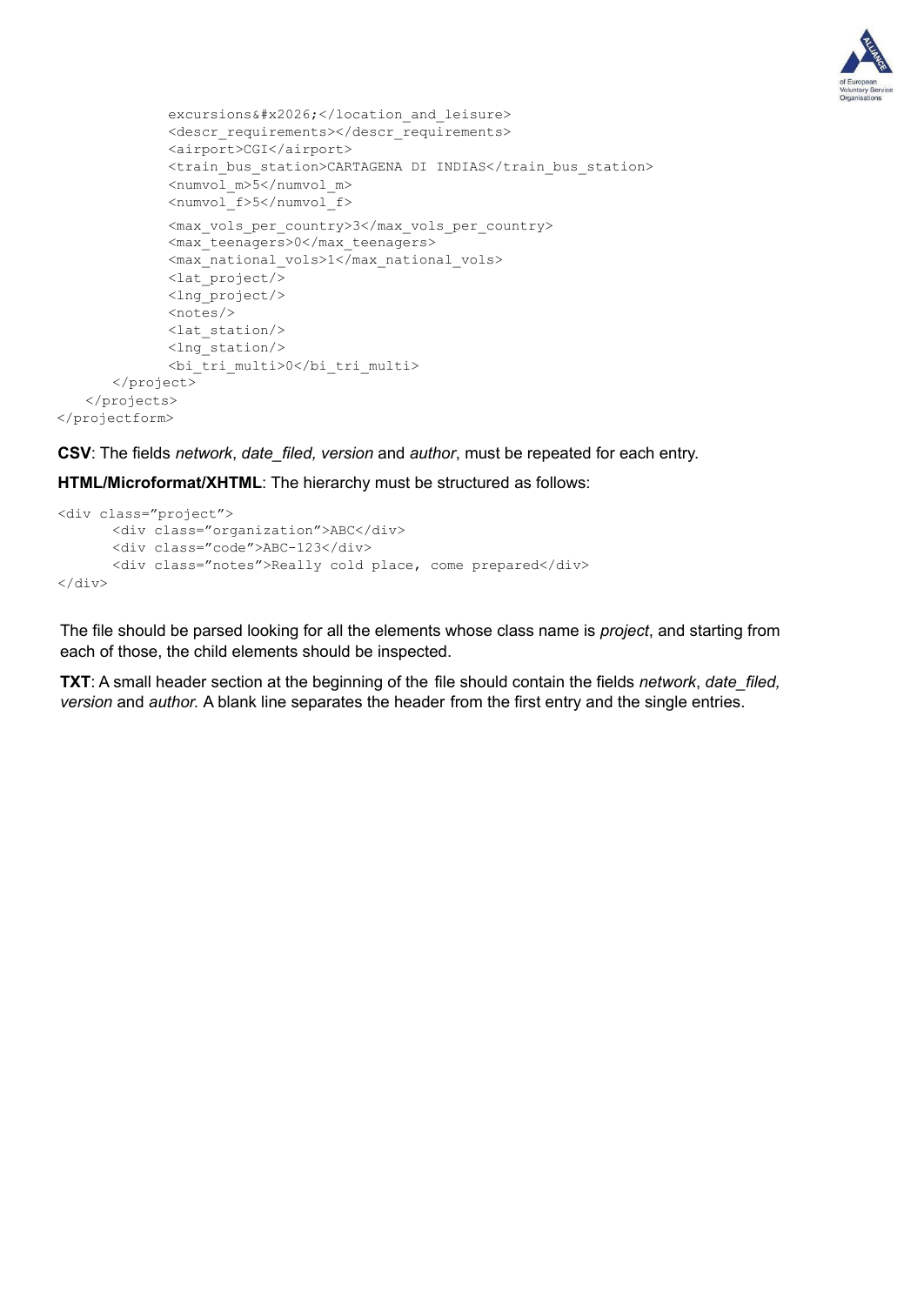# **ANNEX A – List of organization code**

**The agreed organizational codes of Alliance MEMBERS are as follows:**

| <b>Name</b>                         | Code                   | Country    |
|-------------------------------------|------------------------|------------|
| <b>ALLIANSSI</b>                    | ALLI                   | <b>FIN</b> |
| ALTERNATIVE-V                       | <b>UAALT</b>           | <b>UKR</b> |
| ANEC                                | ANEC                   | <b>FRA</b> |
| COMPAGNONS BATISSEURS BELGIQUE      | CBB                    | <b>BEL</b> |
| <b>CHANTIERS JEUNESSE</b>           | $\mathsf{C}\mathsf{J}$ | CAN        |
| <b>COMPAGNONS BATISSEURS FRANCE</b> | <b>CBF</b>             | <b>FRA</b> |
| COCAT                               | <b>CAT</b>             | <b>ESP</b> |
| <b>CONCORDIA FRANCE</b>             | CONCF                  | <b>FRA</b> |
| <b>CONCORDIA UK</b>                 | CONC                   | GBR        |
| DE AMICITIA                         | <b>ESDA</b>            | <b>ESP</b> |
| <b>DEINETA</b>                      | <b>CSA</b>             | LTU        |
| EGYESEK                             | EGY                    | <b>HUN</b> |
| ELIX                                | <b>ELIX</b>            | GRC        |
| <b>ESTYES</b>                       | <b>EST</b>             | <b>EST</b> |
| <b>FIYE</b>                         | <b>FIYE</b>            | POL        |
| GHD                                 | GHD                    | <b>TUR</b> |
| GRENZENLOS                          | GL                     | AUT        |
| GSM                                 | GSM                    | <b>TUR</b> |
| HUJ                                 | HUJ                    | ARM        |
| IBG                                 | IBG                    | DEU        |
| <b>IBO ITALIA</b>                   | <b>IBO</b>             | <b>ITA</b> |
| <b>IJGD</b>                         | <b>IJGD</b>            | DEU        |
| <b>INEX - SDA</b>                   | SDA                    | <b>CZE</b> |
| <b>INEX SLOVAKIA</b>                | <b>ISL</b>             | <b>SVK</b> |
| <b>IWO</b>                          | <b>IWO</b>             | <b>KOR</b> |
| JEUNESSE & RECONSTRUCTION           | JR                     | <b>FRA</b> |
| <b>JAVVA</b>                        | <b>JAVVA</b>           | <b>BEL</b> |
| LEGAMBIENTE                         | LEG                    | <b>ITA</b> |
| LUNARIA                             | LUNAR                  | <b>ITA</b> |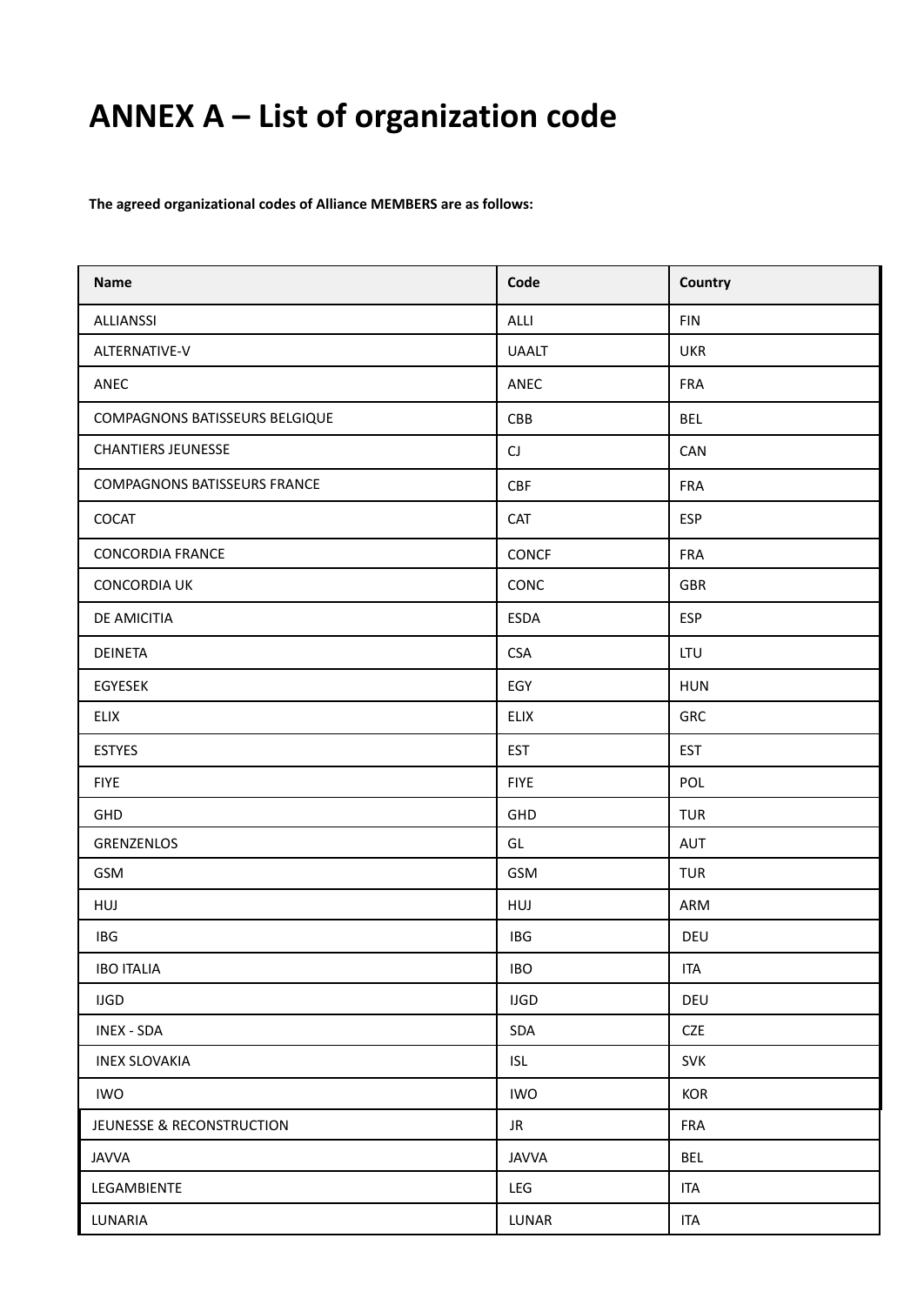| <b>LYVS</b>                             | LYVS         | <b>BLR</b> |
|-----------------------------------------|--------------|------------|
| <b>MS DENMARK</b>                       | <b>MS</b>    | <b>DNK</b> |
| <b>NICE</b>                             | <b>NICE</b>  | <b>JPN</b> |
| NIG                                     | <b>NIG</b>   | DEU        |
| PRO-INTERNATIONAL                       | PRO          | DEU        |
| RUCHI (RURAL CENTRE FOR HUMAN INTEREST) | <b>RUCHI</b> | <b>IND</b> |
| <b>SFERA</b>                            | <b>SFERA</b> | <b>RUS</b> |
| SIW                                     | SIW          | <b>NLD</b> |
| SOLIDARITES JEUNESSE                    | SJ           | <b>FRA</b> |
| SVI                                     | SVI          | <b>ESP</b> |
| <b>UNION FORUM</b>                      | UF           | <b>UKR</b> |
| <b>VIMEX</b>                            | <b>VIMEX</b> | <b>MEX</b> |
| VIN - Volunteers Initiative Nepal       | VIN          | <b>NPL</b> |
| <b>VIVE MEXICO</b>                      | <b>VIVE</b>  | <b>MEX</b> |
| <b>VJF</b>                              | <b>VJF</b>   | DEU        |
| <b>WCIA</b>                             | <b>WCIA</b>  | <b>GBR</b> |
| WORLD FOR YOU                           | W4U          | <b>RUS</b> |
| <b>XCHANGE SCOTLAND</b>                 | XS           | <b>GBR</b> |
| YAP ITALY                               | CPI          | <b>ITA</b> |
| YOUTH FOR SMILE (JAUNATNE SMAIDAM)      | YS           | LIT        |
| YRS - VSS                               | <b>VSS</b>   | SRB        |

#### **The agreed organisational codes of Alliance PARTNERS are as follows:**

| <b>Name</b>                                     | Code        | Country    |
|-------------------------------------------------|-------------|------------|
| Associação dos Jovens Voluntários de Moçambique | <b>AJOV</b> | <b>MZB</b> |
| Asociación Costarricense de Interculturalidad   | ACI         | <b>CRI</b> |
| <b>AYA</b>                                      | <b>AYA</b>  | <b>RUS</b> |
| Bridge to the Future                            | <b>BF</b>   | AZB        |
| Brigada de Voluntarios Bolivarianos             | <b>BVBP</b> | <b>PER</b> |
| <b>Chantiers Jeunesse Maroc</b>                 | <b>CJM</b>  | <b>MAR</b> |
| Colorful House                                  | <b>COH</b>  | <b>GRG</b> |
| Dejavato Foundation                             | DJ          | <b>IDN</b> |
| Digevu                                          | <b>DGV</b>  | <b>RUS</b> |
| DreamWalker China                               | <b>DWC</b>  | <b>CHI</b> |
| Field Services & inter- cultural Learning       | <b>FSL</b>  | <b>IND</b> |
| <b>Fundacion SES</b>                            | SAS         | <b>ARG</b> |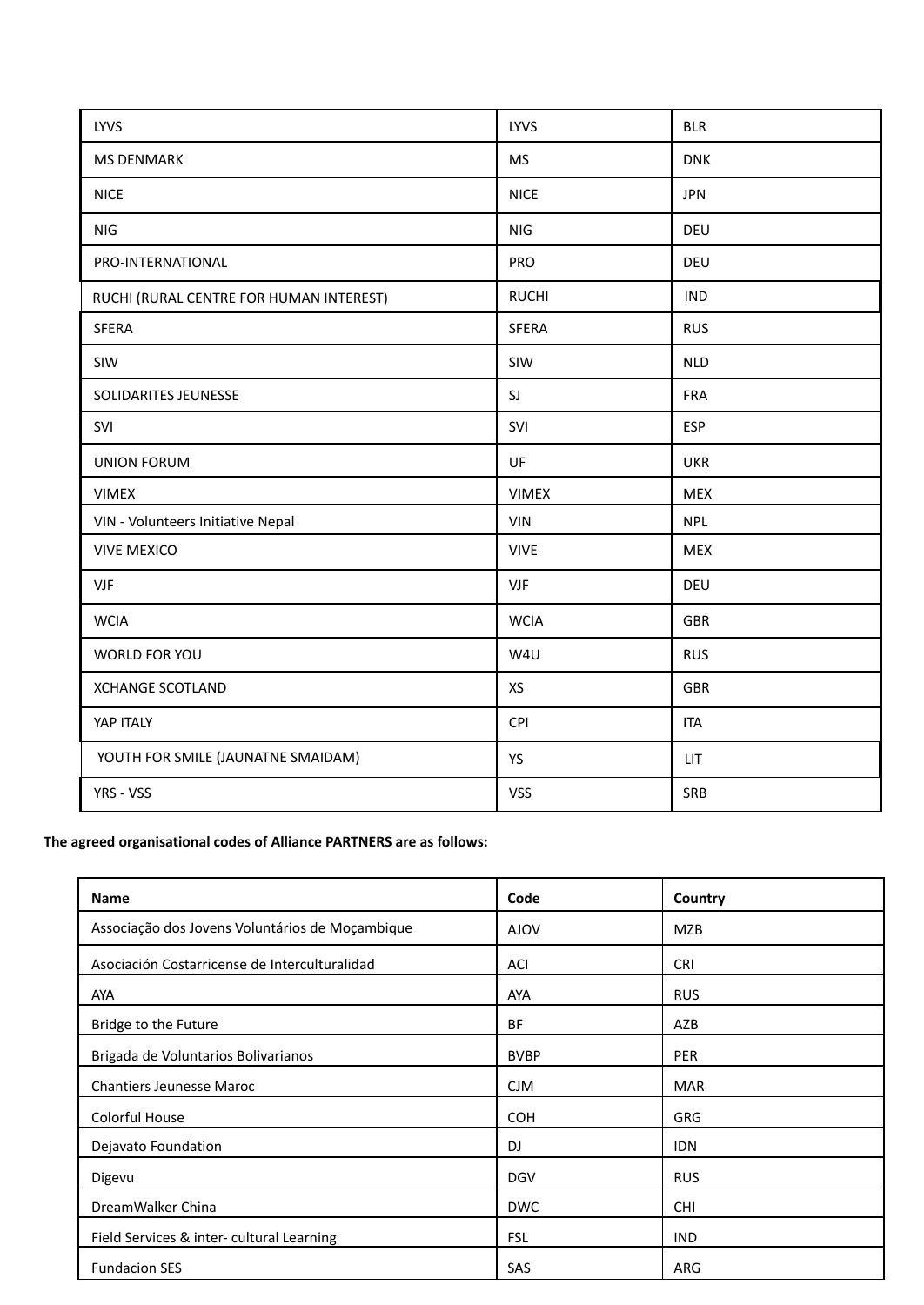| <b>FUNPROCH Chiriboga</b>                                                                   | <b>FPEC</b>  | ECU        |
|---------------------------------------------------------------------------------------------|--------------|------------|
| GIED                                                                                        | <b>GIED</b>  | PHL        |
| Gerakan Kerelawanan Internasional                                                           | <b>GREAT</b> | <b>IDN</b> |
| Green Volunteers for Green Future                                                           | <b>NICE</b>  | <b>LKA</b> |
| ICJA Freiwilligenaustausch weltweit e.V.                                                    | <b>ICJA</b>  | <b>DEU</b> |
| IIWC - PKBI Indonesia International Workcamp of<br>Perkumpulan Keluarga Berencana Indonesia | <b>IIWC</b>  | <b>IDN</b> |
| Informagiovani                                                                              | IG           | <b>ITA</b> |
| Instituto Português do Desporto e Juventude                                                 | <b>IPDJ</b>  | <b>PRT</b> |
| Kenya Voluntary Development Association                                                     | <b>KVDA</b>  | <b>KEN</b> |
| Leadership                                                                                  | LS.          | <b>KGZ</b> |
| Mongolian workCamps Exchange                                                                | <b>MCE</b>   | <b>MNG</b> |
| Open Houses                                                                                 | <b>OS</b>    | <b>DEU</b> |

| Passage Zebra                                                                                                 | PZ              | <b>RUS</b> |
|---------------------------------------------------------------------------------------------------------------|-----------------|------------|
| South Africa Volunteer Work Camp<br>Association                                                               | SAVWA           | ZAF        |
| See Beyond Borders (SEEDS)                                                                                    | <b>SEEDS</b>    | <b>ISL</b> |
| Solidarités Jeunesses Vietnam                                                                                 | <b>SJVTN</b>    | <b>VNM</b> |
| Smart Travel Bureau (Autonomous non-government<br>organisation for support and development of social tourism) | <b>STB</b>      | <b>RUS</b> |
| Sodrujetsvo                                                                                                   | SODVO           | <b>RUS</b> |
| <b>Sunshine Volunteers</b>                                                                                    | SVI             | <b>CHI</b> |
| <b>Uganda Pioneers Association</b>                                                                            | <b>UPA</b>      | <b>UGA</b> |
| Uvikiuta                                                                                                      | <b>UVIKIUTA</b> | <b>TNZ</b> |
| <b>Volunteer Action for Peace-UK</b>                                                                          | <b>VAP UK</b>   | <b>GBR</b> |
| <b>Volunteers For Peace</b>                                                                                   | <b>VPF</b>      | <b>USA</b> |
| VolTra                                                                                                        | VT              | <b>HKG</b> |
| <b>Volunteers Spirit Association</b>                                                                          | <b>VSA</b>      | <b>THA</b> |
| <b>Volunteers for Peace Vietnam</b>                                                                           | <b>VPV</b>      | <b>VNM</b> |
| VYA Taiwan                                                                                                    | <b>VYA</b>      | <b>TWN</b> |
| WorldWide Friends                                                                                             | WF              | <b>ISL</b> |

#### **The agreed organizational codes of Alliance GUESTS are as follows:**

| WeCollab          | WeCollab | <b>COL</b> |
|-------------------|----------|------------|
| <b>ICYE JAPAN</b> | IC-JP    | <b>JPN</b> |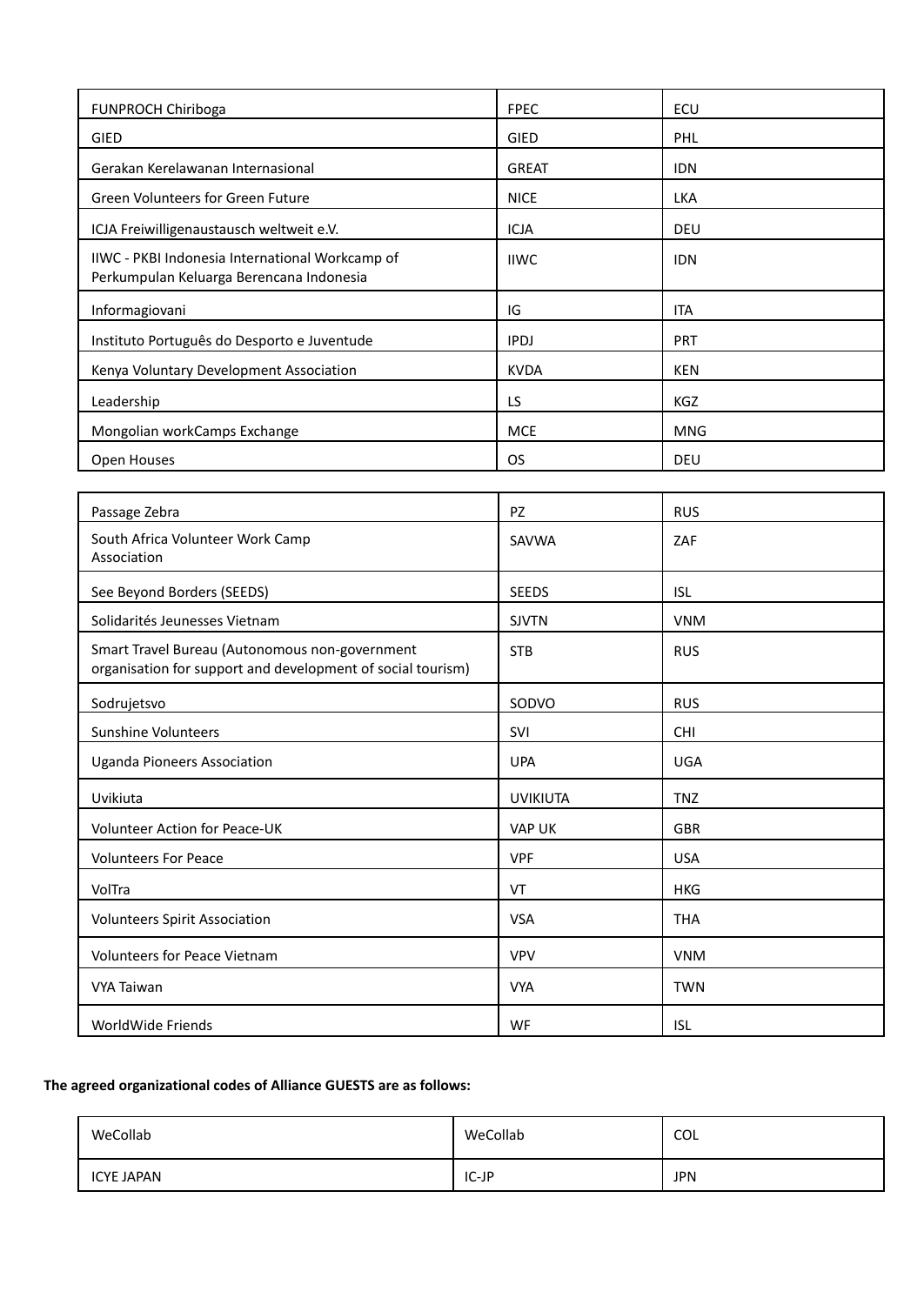

## **B – PROJECT TYPES**

This is the official list of project types, which must be used every time a reference to a project type is made for data interchange purposes. The current list (as of Oct. 1, 2010) is mainly based on the codes used by eVet as supplied to the Formats Working Group in June 2010. Please note that some codes have been omitted due to their specificity.

| <b>Project type</b>   | <b>Code</b> |
|-----------------------|-------------|
| Short term (workcamp) | <b>STV</b>  |
| LTV (long term)       | <b>LTV</b>  |
| MTV (mid term)        | <b>MTV</b>  |
| <b>ESC</b>            | <b>ESC</b>  |
| Permanent project     | <b>PER</b>  |
| Family camp           | <b>FAM</b>  |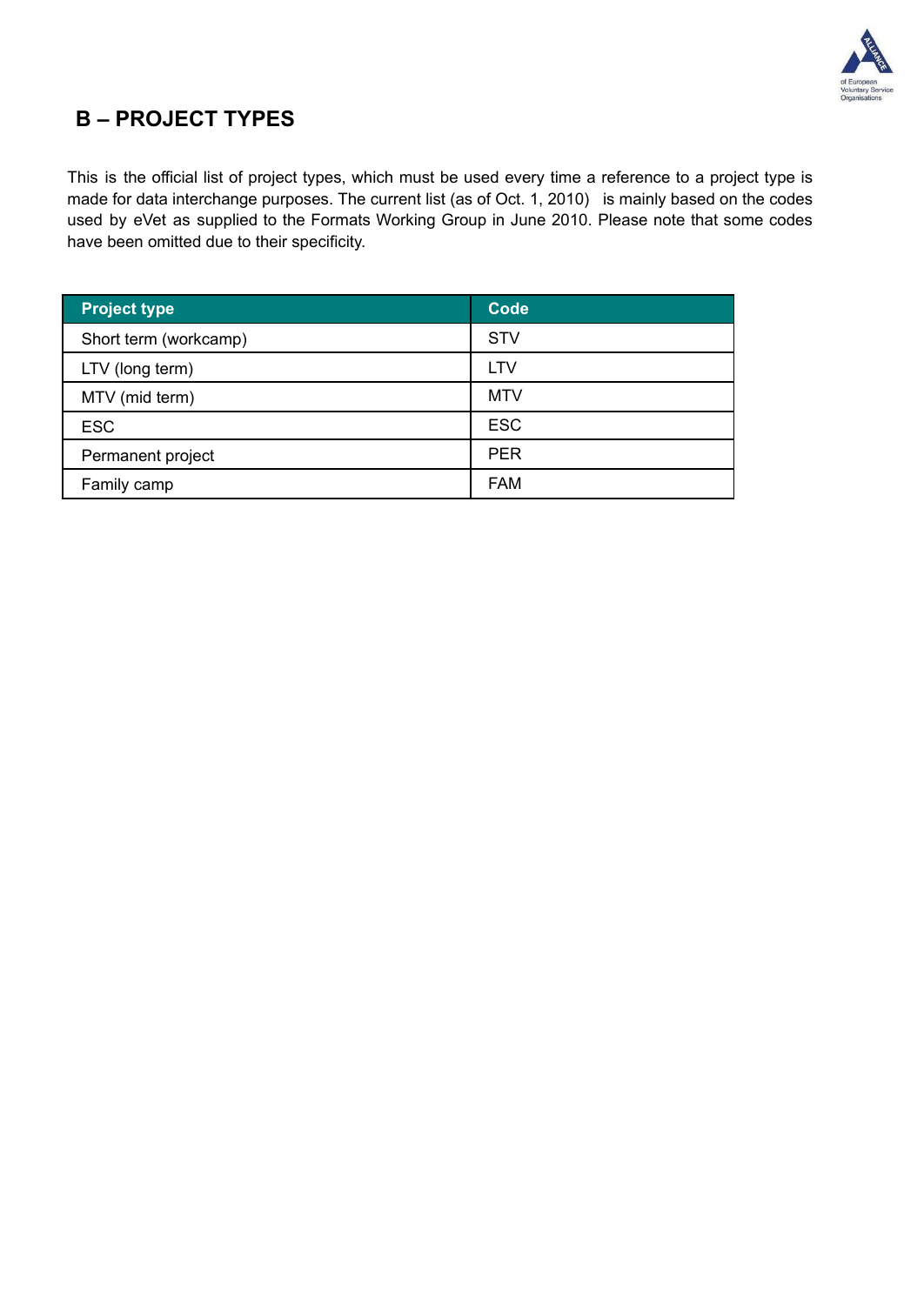

### **ANNEX C – WORKCAMP TYPES**

This is the official list of work/activity types, which must be used every time a reference to a workcamp type is made for data interchange purposes. The current list (as of Nov. 8th, 2015) is mainly based on the codes used by Alliance Data Interchange Handbook. Please note that some codes have been omitted due to their specificity. The short notation has been preserved to maintain increased compatibility with the online placement tools.

| <b>Code</b> | Code (short) | <b>Description</b>                 |
|-------------|--------------|------------------------------------|
| <b>RENO</b> | A            | Renovation                         |
| <b>ENVI</b> | B            | Environmental                      |
| <b>CONS</b> | $\mathsf{C}$ | Construction                       |
| <b>ARCH</b> | D            | Archeology                         |
| SOCI        | E            | Social project                     |
| <b>KIDS</b> | F            | Work with kids                     |
| <b>STUD</b> | G            | Study theme project                |
| <b>DISA</b> | H            | Work with people with disabilities |
| <b>MANU</b> | $\mathbf{I}$ | Manual work                        |
| EDU         | J            | Educational                        |
| <b>ELDE</b> | K            | Work with elderly                  |
| <b>FEST</b> | L            | Festival                           |
| <b>CULT</b> | M            | Cultural                           |
| <b>AGRI</b> | N            | Agriculture                        |
| <b>ART</b>  | $\circ$      | Art type                           |
| <b>SPOR</b> | P            | Sport project                      |
| <b>LANG</b> | $\mathsf{R}$ | Language camps                     |
| <b>ANIM</b> | T            | Work with animals                  |
| <b>LEAD</b> | $\vee$       | Camp leader                        |
| <b>REFU</b> | W            | Work with refugees/asylum seekers  |